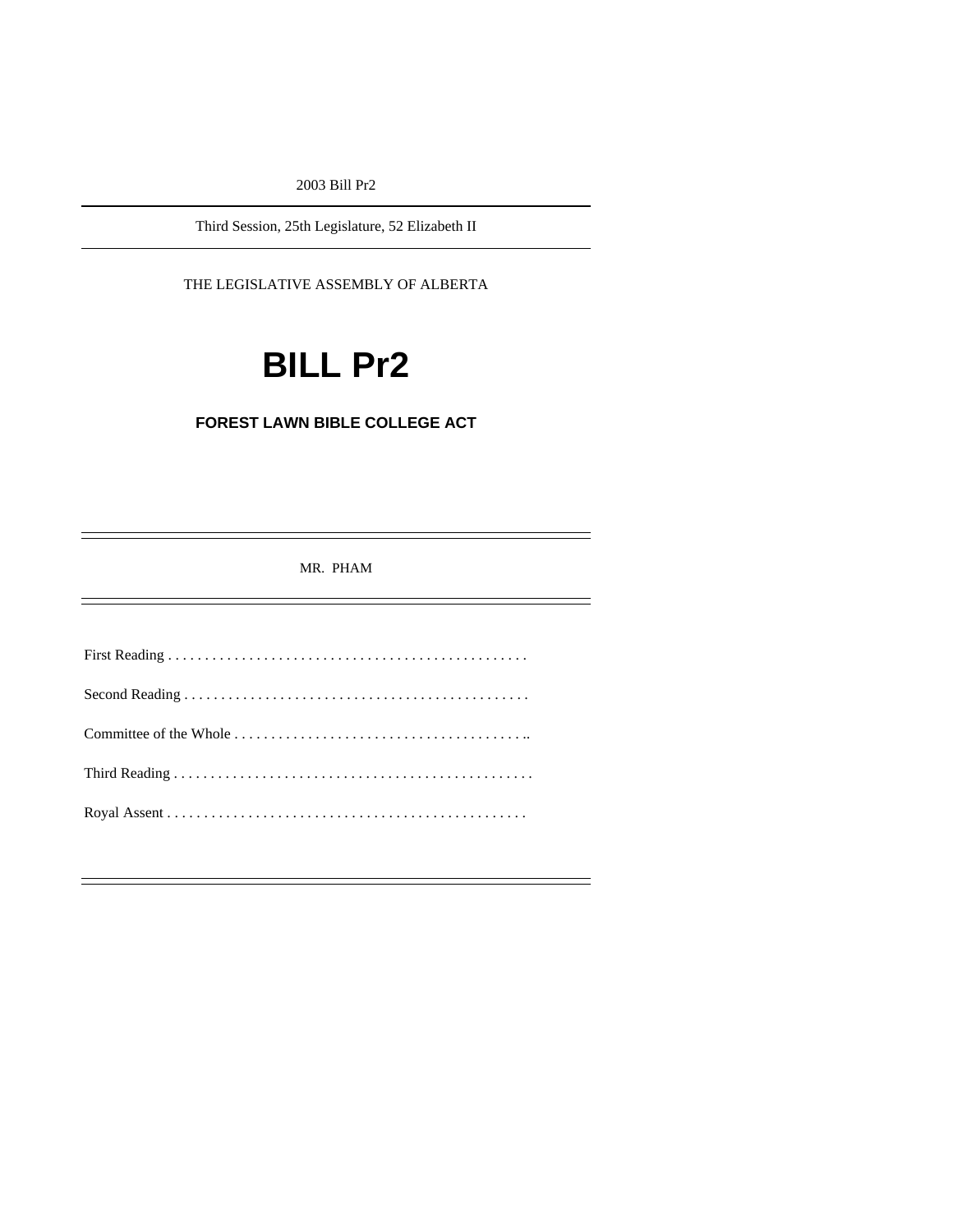*Bill Pr2 Mr. Pham* 

# **BILL Pr2**

2003

# **FOREST LAWN BIBLE COLLEGE ACT**

*(Assented to , 2003)* 

# **Preamble**

WHEREAS Forest Lawn Bible College proposes to carry on its endeavours together with other organizations who may from time to time agree to associate and co-operate with them under the name Forest Lawn Bible College; and

WHEREAS a petition has been presented for a Bill incorporating the Forest Lawn Bible College as set forth below and it is expedient to grant the prayer of the petition;

THEREFORE HER MAJESTY, by and with the advice and consent of the Legislative Assembly of Alberta, enacts as follows:

# **Definitions**

**1** In this Act,

- (a) "Board" means the Board of Governors of the College;
- (b) "by-laws" means the by-laws of the College;
- (c) "College" means Forest Lawn Bible College;
- (d) "property" includes real and personal property.

#### **Incorporation**

**2** Thanh Nguyen, Pancho Delacruz, Huy Nguyen, Dung Nguyen and Mulugeta Beka, all of the City of Calgary, and such other persons as are from time to time appointed to be members of the

**1**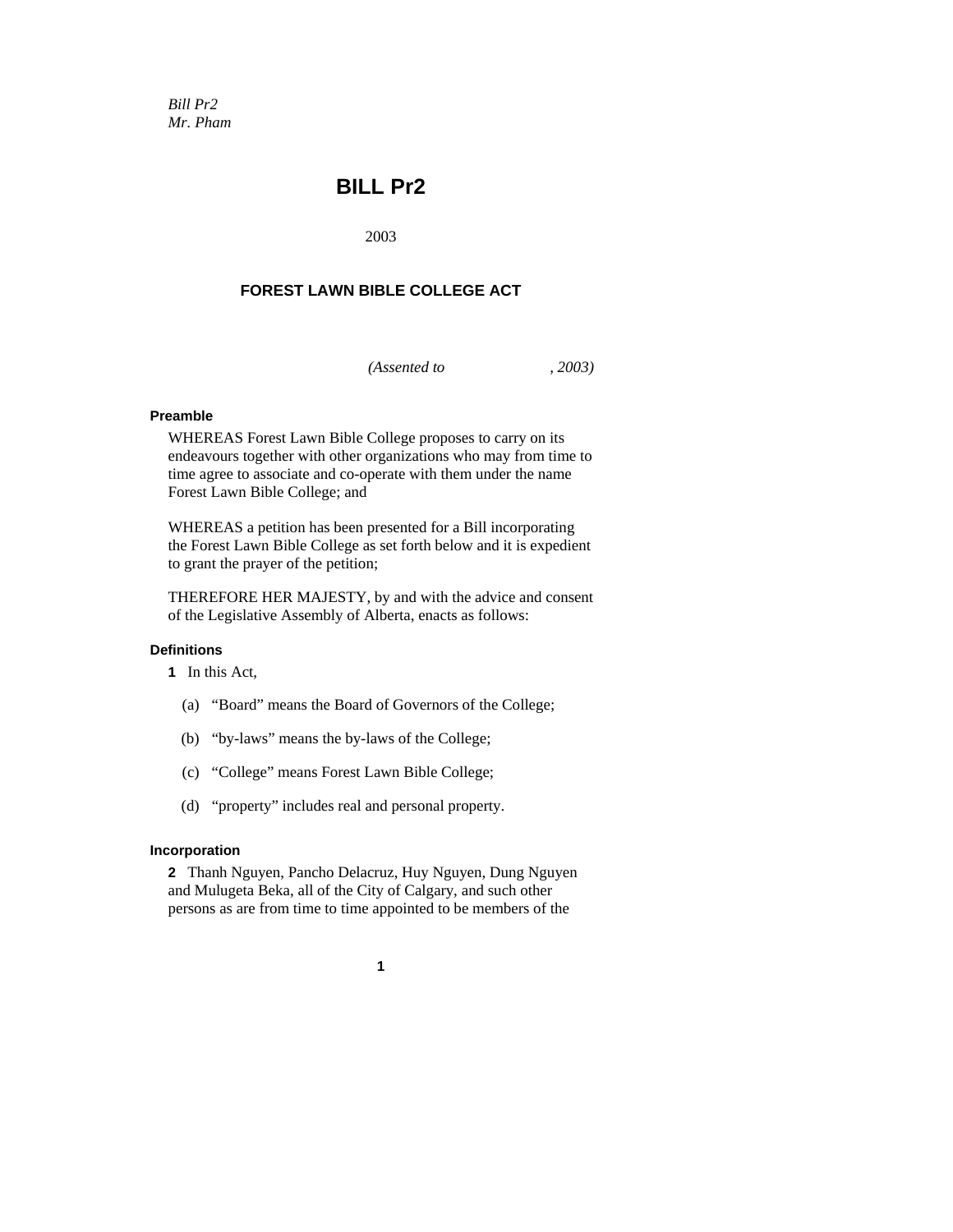Board are hereby incorporated under the name of "Forest Lawn Bible College".

#### **Objects**

- **3** The objects of the College are
	- (a) to establish, maintain, conduct and support an educational institution for secondary and post-secondary Christian education in such fields as the Board may from time to time determine;
	- (b) to provide training for those preparing for work in the ministry of the Christian church;
	- (c) to promote the advancement of learning and the dissemination of knowledge, whether theoretical or practical, in the field of religious and other related studies;
	- (d) to further intellectual, spiritual, moral, physical, social and cultural development of, as well as a community spirit among, its students, graduates, faculty and staff;
	- (e) to conduct in-service and continuing education programs, workshops, institutes and other specialized educational programs which may be considered by the Board to be conducive to the attainment of the objectives of the College;
	- (f) to co-operate or enter into association with other organizations having objectives and characteristics considered by the Board to be compatible with and conducive to the advancement of those of the College;
	- (g) to promote the betterment of society by the promulgation of the Gospel of Jesus Christ.

#### **Stock and remuneration**

**4(1)** The College is not organized for the purpose of pecuniary profit and shall have no capital stock.

**(2)** No member of the College or of the Board is liable for the debts or other obligations of the College.

**(3)** All income and property of the College shall be applied toward the furtherance of the objects of the College, and no portion of such income or property shall be paid, transferred or made available directly or indirectly for the personal benefit of any member from time to time of the Board, except

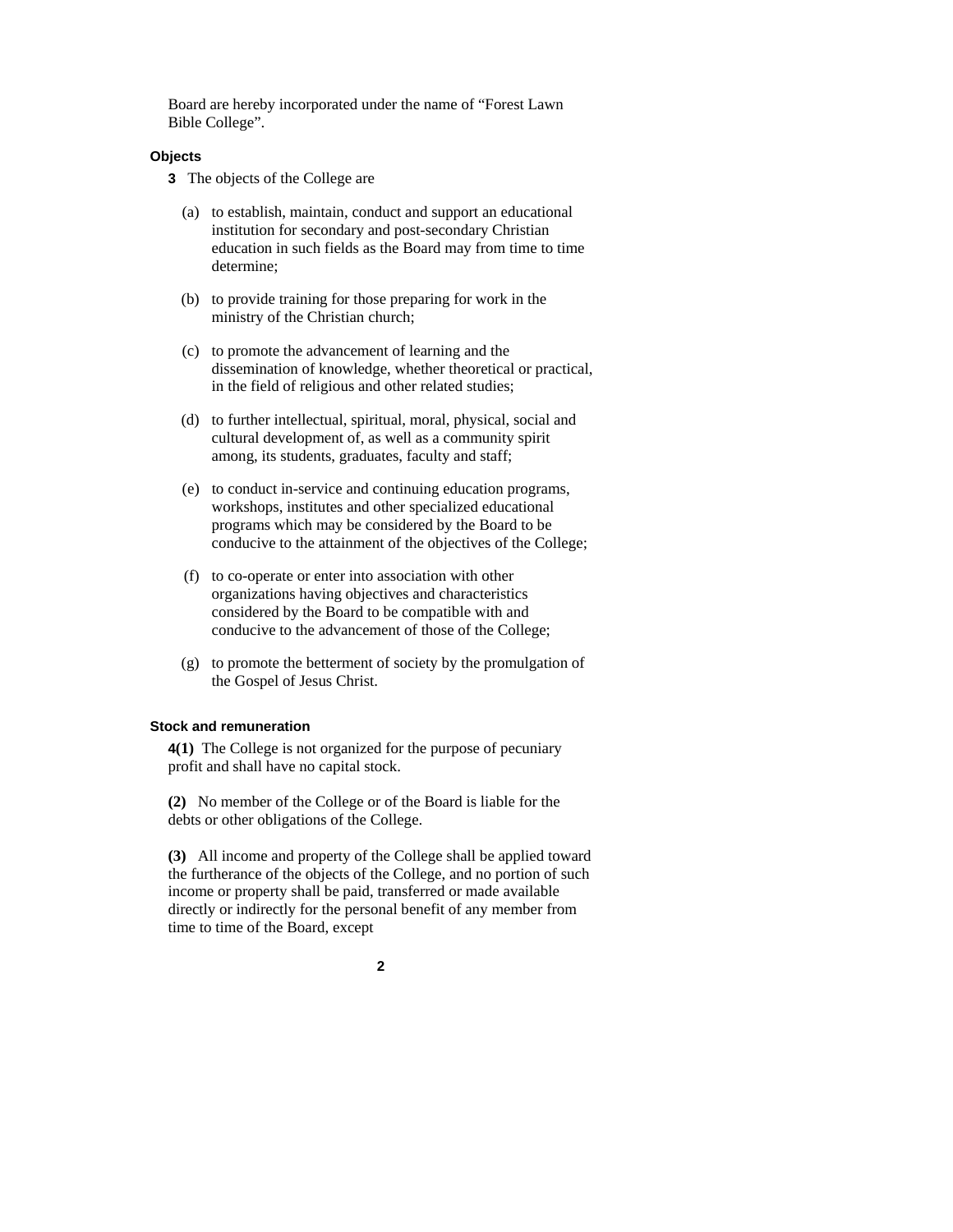- (a) reasonable salary and other benefits which may be paid to one or more members of the Board who also may be an employee of, or an independent contractor providing services to, the College, provided such payments are made in respect of his or her services as such employee or independent contractor;
- (b) reimbursement to members of the Board of reasonable outof-pocket expenses which may be incurred in their attendance at meetings of, and their conduct of the business or activities of, the College and the Board.

**(4)** If upon the winding-up or dissolution of the College there remains, after satisfaction of all its debts, liabilities and obligations, any properties or assets whatsoever, the same shall not be paid or distributed generally among the members of the Board, but shall be paid or transferred to the organization or organizations referred to in section 10.

#### **Powers of the College**

**5(1)** The College has all the powers, privileges and immunities vested by law in a corporation by the laws of the Province of Alberta, and more particularly, but without limiting the generality of the foregoing, the College may

- (a) provide instruction in degree programs in divinity and in certificate and diploma programs in education, arts, science and other fields as the Board may from time to time determine;
- (b) establish, maintain and operate one or more colleges, schools or training centres;
- (c) co-operate or associate with any other person for the establishment and provision of programs, services and facilities;
- (d) undertake and support research and education related to the objects of the College;
- (e) provide financial and other assistance to charitable organizations that have objects similar to those of the College or that engage in activities similar to those in which the College engages or has engaged;
- (f) solicit, receive and hold gifts upon any trusts or conditions acceptable to the Board and administer gifts in accordance with any such terms and conditions;

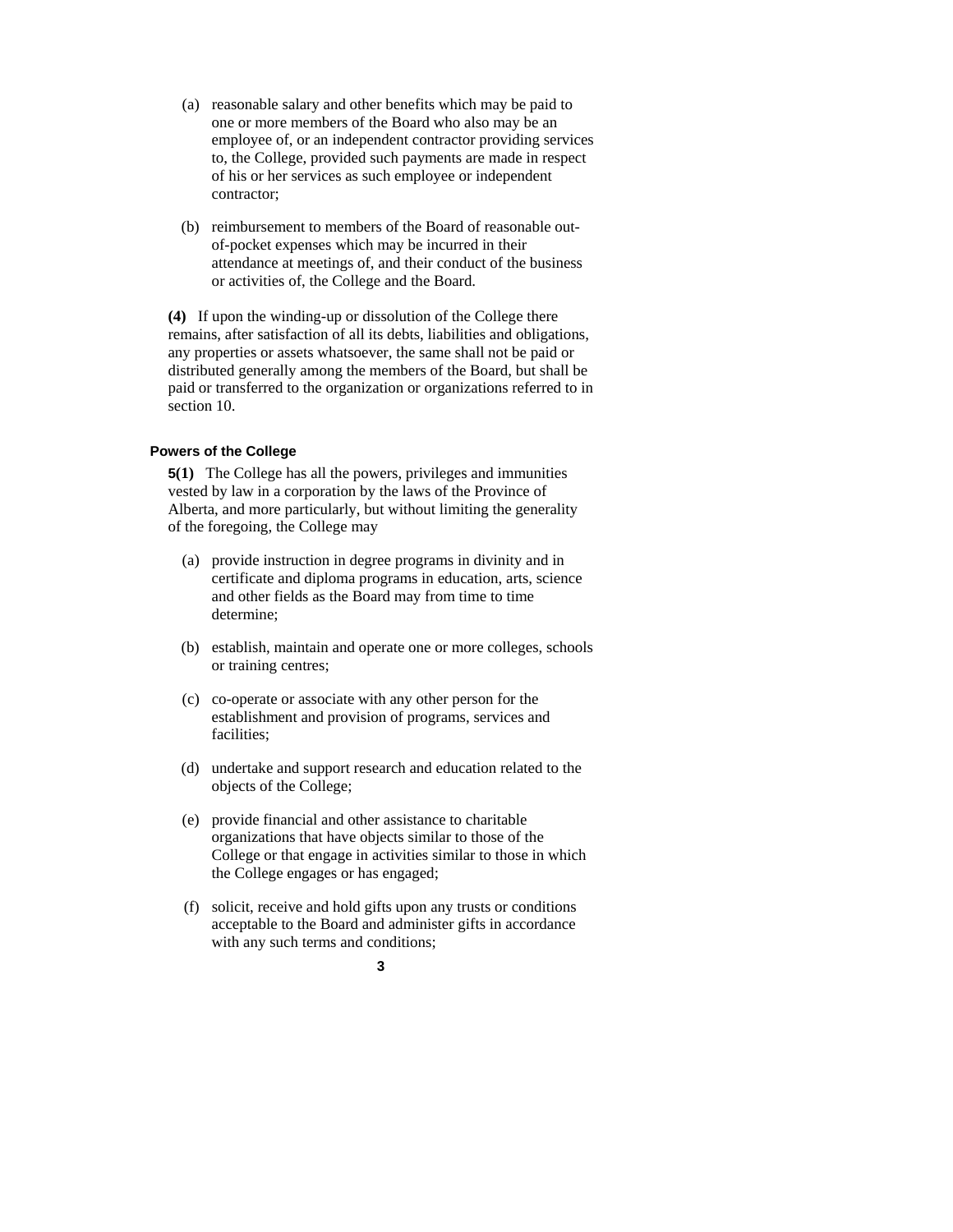- (g) publish, produce and distribute books, pamphlets, films and other productions or media that relate to any matter pertaining to the objects of the College;
- (h) acquire, hold and alienate any estate or interest in real or personal property;
- (i) borrow money and give security for it;
- (j) draw, make, accept, endorse, execute or issue promissory notes, bills of exchange and other negotiable instruments;
- (k) subject to the by-laws, invest in any manner it thinks fit, the funds of the College that are not from time to time required for expenditure;
- (l) lend its funds or guarantee the payment of debt;
- (m) make such banking arrangements as are necessary for the purpose of its business and affairs;
- (n) subject to the by-laws, form or establish one or more subsidiary foundations or organizations whose purpose is to assist the College in achieving its objects.

# **Diplomas and degrees**

**6** The College may, upon recommendation of its faculty, confer upon graduates of the courses of study provided by the College

- (a) diplomas or certificates;
- (b) degrees in divinity.

# **Head office**

**7** The head office of the College shall be located in Alberta at the place specified in the by-laws.

#### **Board of Governors**

**8(1)** The business and affairs of the College shall be managed by a Board of Governors.

**(2)** The first members of the Board shall be those persons named in section 2 who shall hold office until their successors are appointed at a meeting of the Board for that purpose, at which time a new Board shall be elected by the members of the College in accordance with the by-laws.

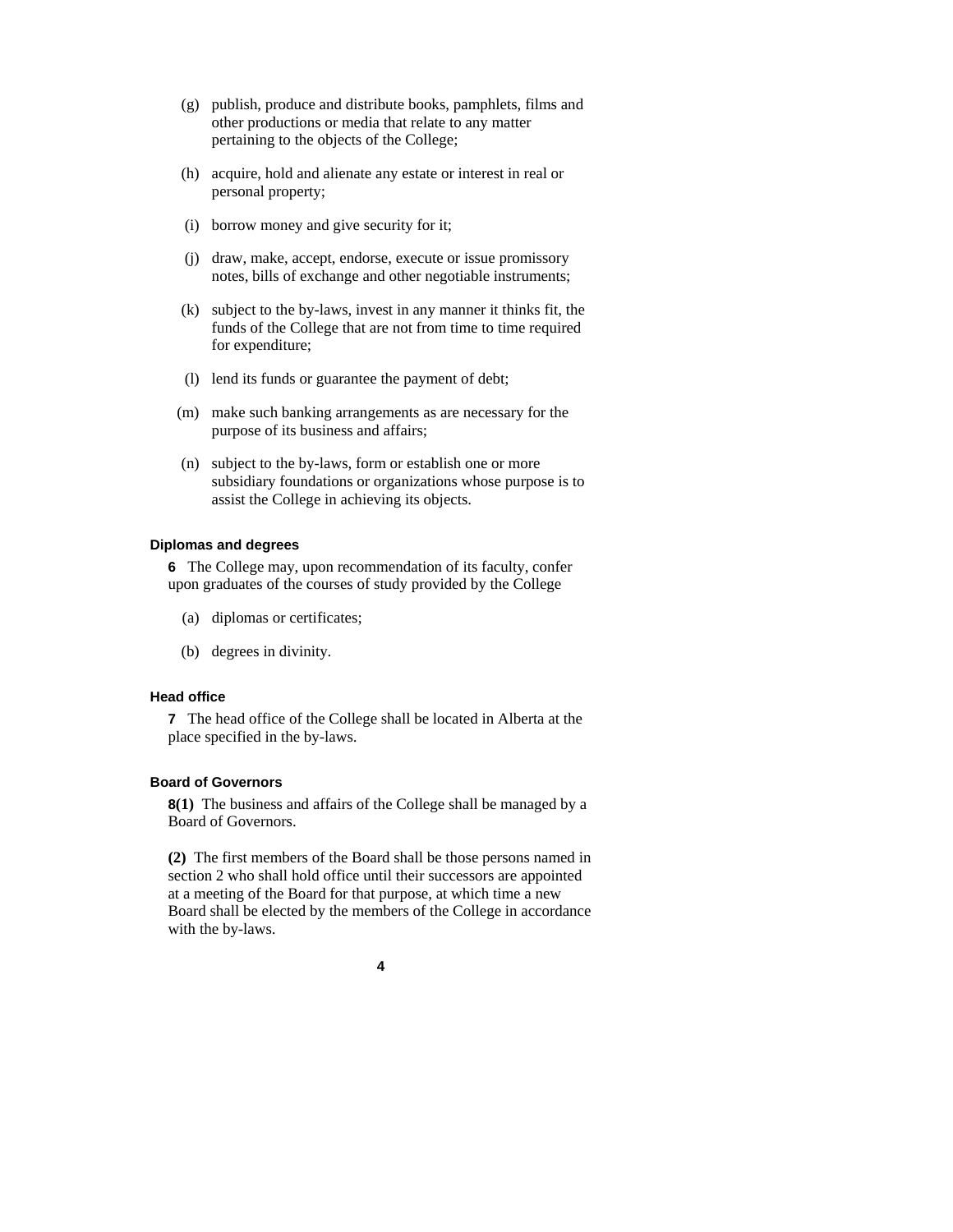**(3)** Subject to the by-laws, the Board may exercise its powers by resolution.

#### **By-laws**

- **9** The Board may make by-laws respecting
	- (a) the number of persons to constitute the Board from time to time;
	- (b) the election or appointment of the members of the Board and of the officers of the Board and their respective rights, powers, privileges and duties, including, without limitation, the stipulation of such restrictions upon the ability of paid officers or employees of the College to act as voting members of the Board as may be considered appropriate;
	- (c) the suspension and removal of members of the Board and of officers of the Board;
	- (d) the calling of meetings of the Board and of its committees and the conduct of business at those meetings;
	- (e) the plurality of the Board which may be required to pass a special resolution, and delineating any matters in respect of which a special resolution rather than an ordinary resolution of the Board may be required, provided that the approval of any such by-law provisions, and any amendment of them, shall itself require approval by a special resolution of the same stipulated plurality of the Board;
	- (f) the establishment of standing and special committees of the Board and their responsibilities;
	- (g) without in any way limiting the generality of the foregoing, the appointment of an executive committee of the Board and delegation to that committee of any of the powers or duties of the Board other than the power to make by-laws;
	- (h) the establishment of the offices of the College, the appointment of persons to those offices, and the manner of specification of their duties, delegation of their powers, and the fixing of their salaries and other benefits;
	- (i) the appointment and removal of the auditor of the College;
	- (j) any restriction on the activities in which the College may engage;
		- **5**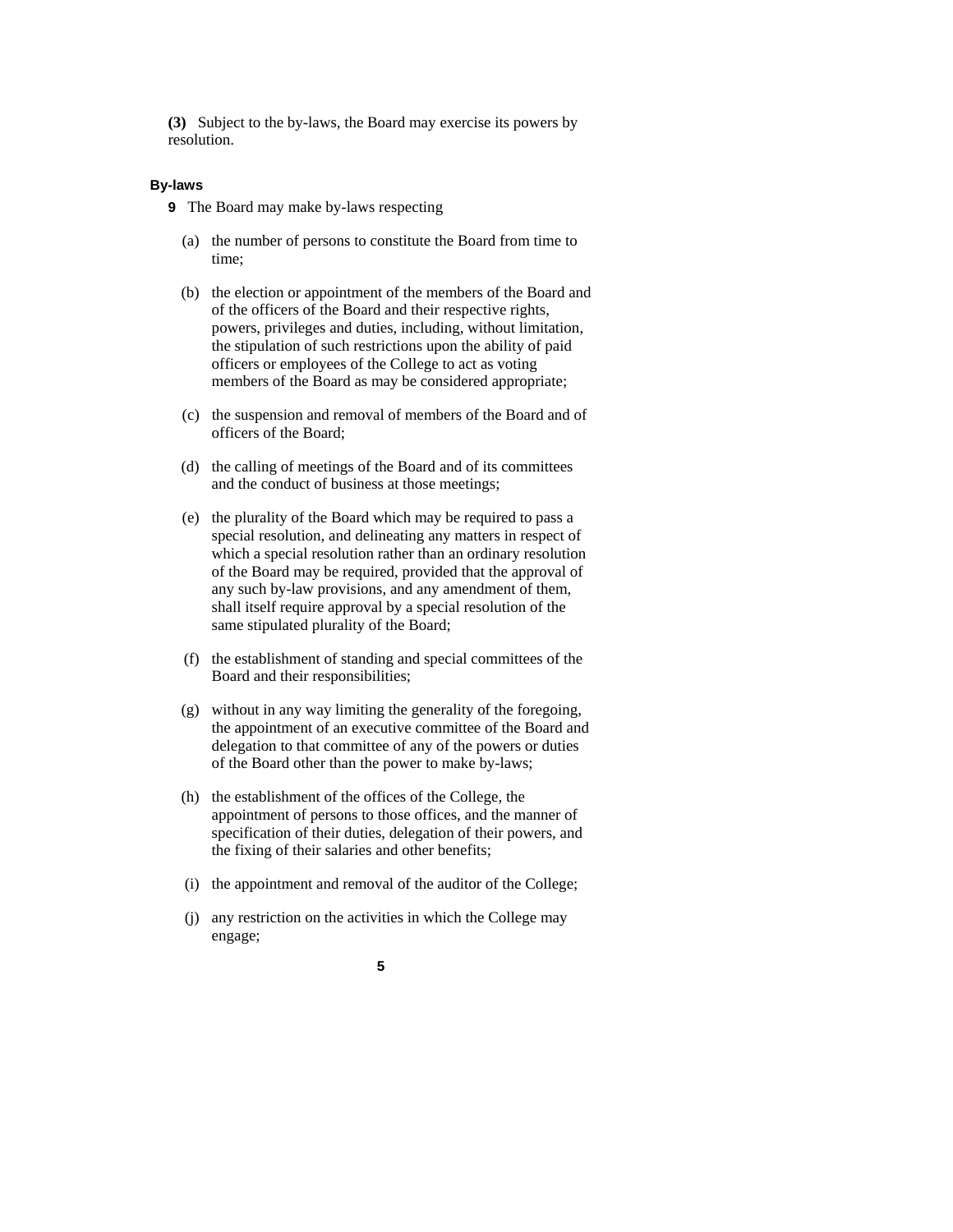- (k) subject to section 7, the location of the head office of the College;
- (l) the regulation of the investment of the funds of the College pursuant to section  $5(k)$ ;
- (m) the transfer of the remaining property of the College in the course of the winding-up of the College to
	- (i) one or more organizations, whether incorporated or not, with objects similar to those of the College or that engage in activities similar to those in which the College had engaged at any time prior to the commencement of the winding-up proceedings, or
	- (ii) a foundation or other charitable organization, whether incorporated or not, either by way of gift or in trust for such charitable purposes as are specified in the bylaws;
- (n) the regulation of the operations and affairs of the College.

# **Winding-up**

**10** Notwithstanding anything in the *Business Corporations Act*, in the event of the winding-up of the College

- (a) if the by-laws referred to in section 9 provide for the transfer of the property of the College upon the winding-up of the College, the liquidator shall transfer any remaining property of the College to the organization or organizations specified in the by-laws, in accordance with the by-laws, and
- (b) if there are no by-laws in force of the nature referred to in section 9 at the commencement of the winding-up proceedings, the liquidator shall
	- (i) unless and until any other church organization or educational institution has formally merged or amalgamated with, or has formally pooled or combined its assets or some portion thereof with those of the College thereby making a capital contribution to the assets of the College, transfer any remaining property of the College to the Vietnamese Victory Church in Calgary, Alberta;
	- (ii) in any other case, transfer any remaining property of the College, subject to the approval of the Court of Queen's Bench,